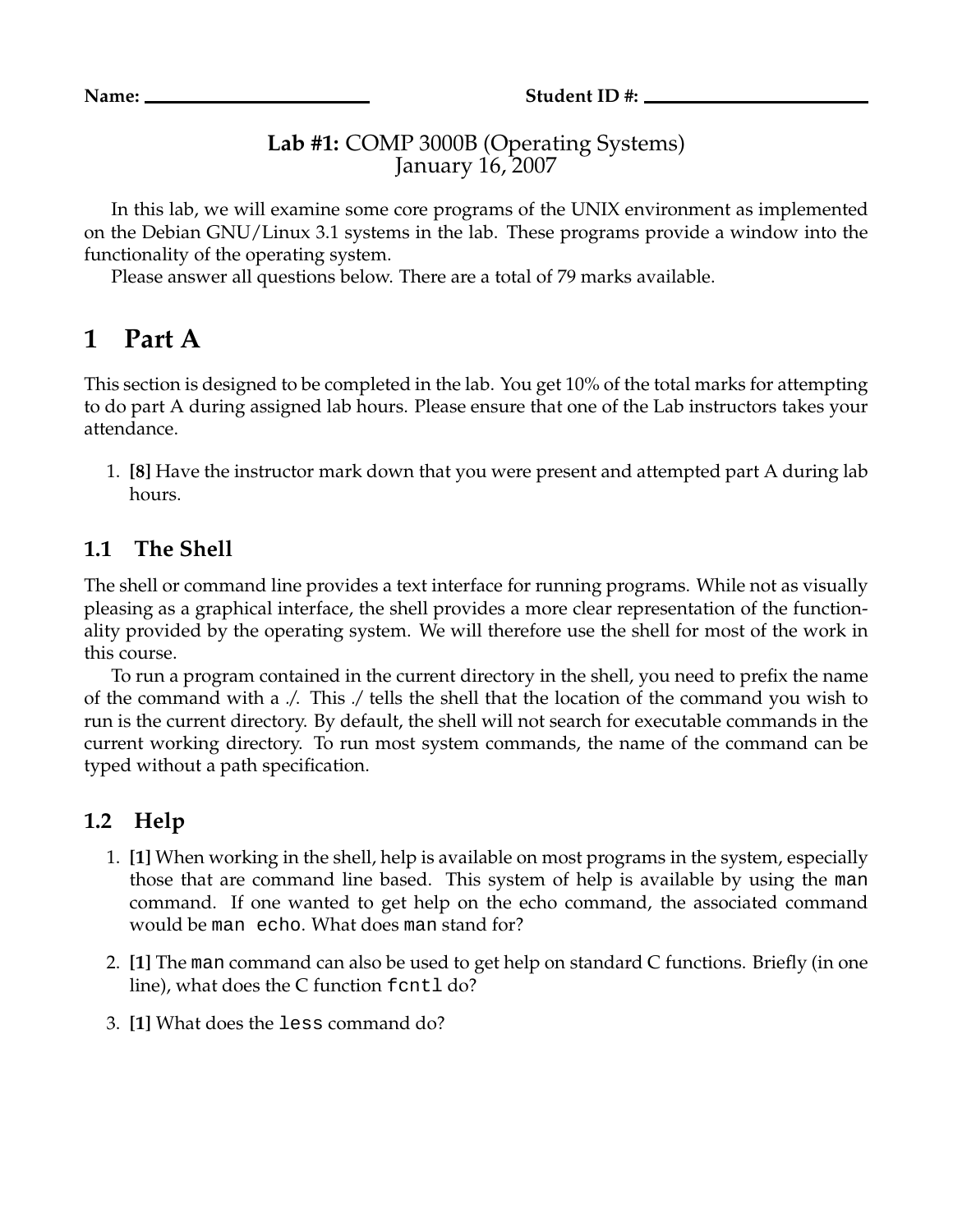## **1.3 Shell Basics**

- 1. **[1]** The which command can be used to figure out what directory an executable program resides in. Using this command, what directory contains the bash command?
- 2. **[1]** Which of the following is another shell that can be used instead of BASH? mv, vdir, fgconsole, tcsh, or arch
- 3. **[1]** The ls command can be used to get a listing of the files in a directory. What option is passed to ls to see *all* files within a directory?
- 4. **[1]** The ps command is used to get a list of processes which are running on the system. Start a new shell from bash by running sh. Does the new shell replace or run on top of the old BASH shell? You can use the ps command to determine if bash is still running.
- 5. **[1]** Because each process is started by some other process, there is a process tree structure on the system. From within your bash terminal, determine what process started BASH by using the pstree command.

## **1.4 Processes**

Each application running on a system is assigned a unique process identifier. The ps command shows the process identifiers for running processes. Each process running on the system is kept separated from other processes by the operating system. This information will be useful for subsequent questions.

## **1.5 Permissions**

Your permission to access a file in Unix is determined by who you are logged in as. All files on the Unix file system (including directories and other special files) have three different sets of permissions. The first set permissions denotes the allowed file operations for the owner of the file. The second set of permissions denotes the allowed file operations for a group of users. The third set of permissions denotes the allowed file operations for everyone else. A file is always owned by someone and is always associated with a group.

1. **[1]** The ls command with the -l option can be used to show both the permissions of a file as well as the owner and group associated with the file. Permissions are listed first, followed by the owner and the group.

Who is the owner of the /usr/local/bin directory?

- 2. **[1]** What group is associated with the /usr/local/bin directory?
- 3. **[1]** Each user is a member of some number of groups. You can determine what groups you are part of by using the groups command. Based on the groups listed, would you (the "student" user in the lab) be a member of the group associated with the  $/usr/local/bin$ directory?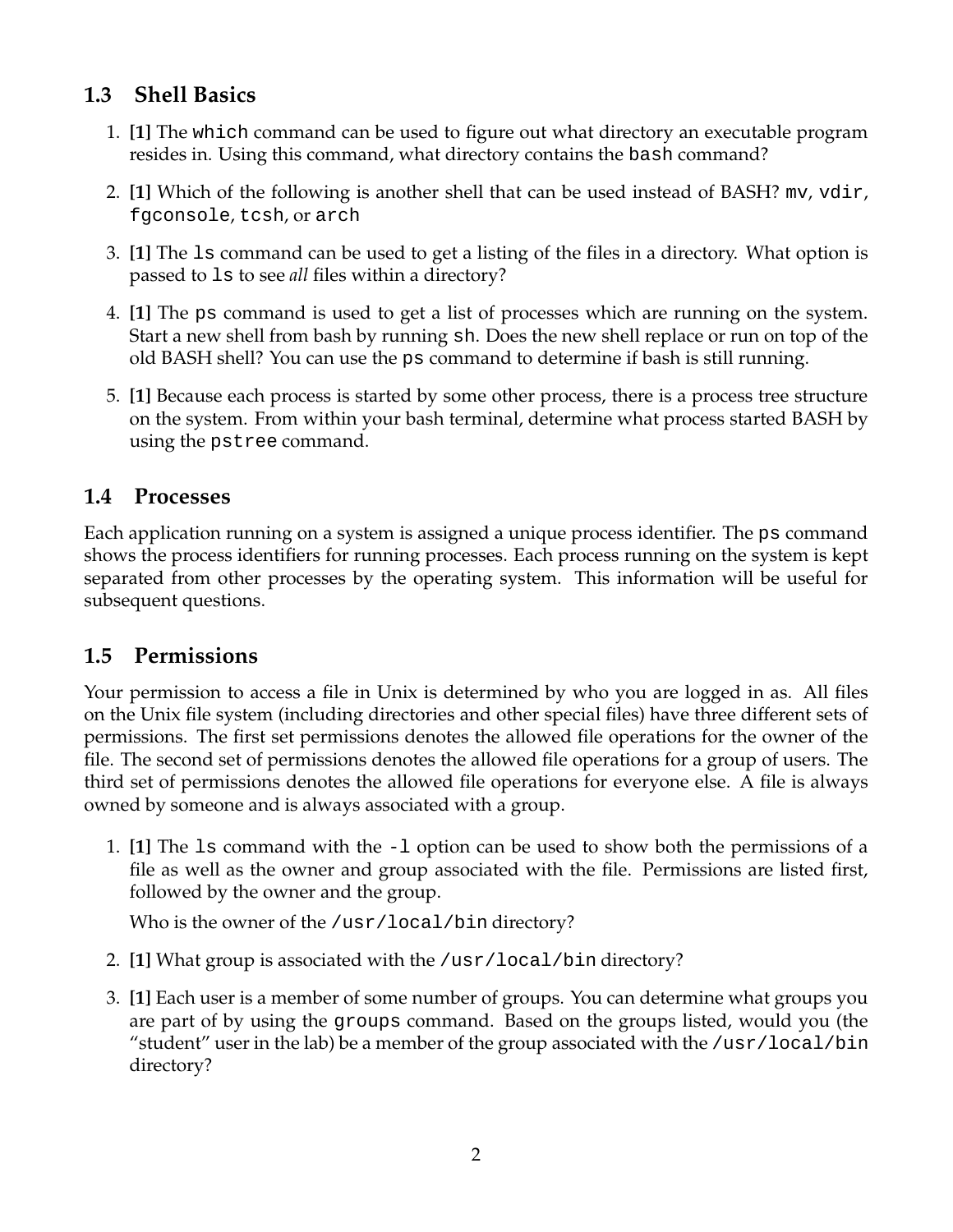### **1.6 Environment**

The environment on both Linux and Windows contains variable - value pairs which are useful to applications running on the system. In Linux, these environment variables can be printed on the command line by referring to the variable name prefixed with a \$ sign (eg: to output the value in the HELLO environment variable, one could write echo \$HELLO).

1. **[2]** On the command line, run the following two sets of commands. Notice that the bash command will start a new shell separate from the shell that the HELLO environment variable was set in.

```
HELLO="Hi There"
bash
echo $HELLO
exit
export HELLO="Hi There"
bash
echo $HELLO
exit
```
What does the export command seem to do?

## **1.7 Dynamic Libraries**

Most applications on the system do not contain all the code that they need right within the executable. Instead, dynamic libraries are loaded into the program address space when the program loads. As an example, the standard C library, which contains such functions as printf is loaded in at run-time.

- 1. **[2]** Using ldd, what dynamic library dependencies does the bash command have?
- 2. **[2]** In addition to the libraries listed as dependencies for the application bash by ldd, there may be other libraries that the application loads dynamically at run-time. Retrieve the process number *PID* for the bash process (using ps) and examine the mmap file located at /proc/PID/maps. What other dynamic libraries have been loaded into the application while it has been running?

## **1.8 X**

Below is an architectural overview of the structure of X Window System, the graphical display environment for Linux and other UNIX systems. Microsoft Windows has a different architecture, as does Apple's MacOS X. Under Linux, core X functionality is provided by those elements coloured green. Additional graphical libraries are coloured blue and orange. Applications are coloured red<sup>1</sup>. The X server, which handles the video card, is not contained in the kernel but

<sup>1</sup> Image adapted from http://cnlart.web.cern.ch/cnlart/2000/001/kde-gnome2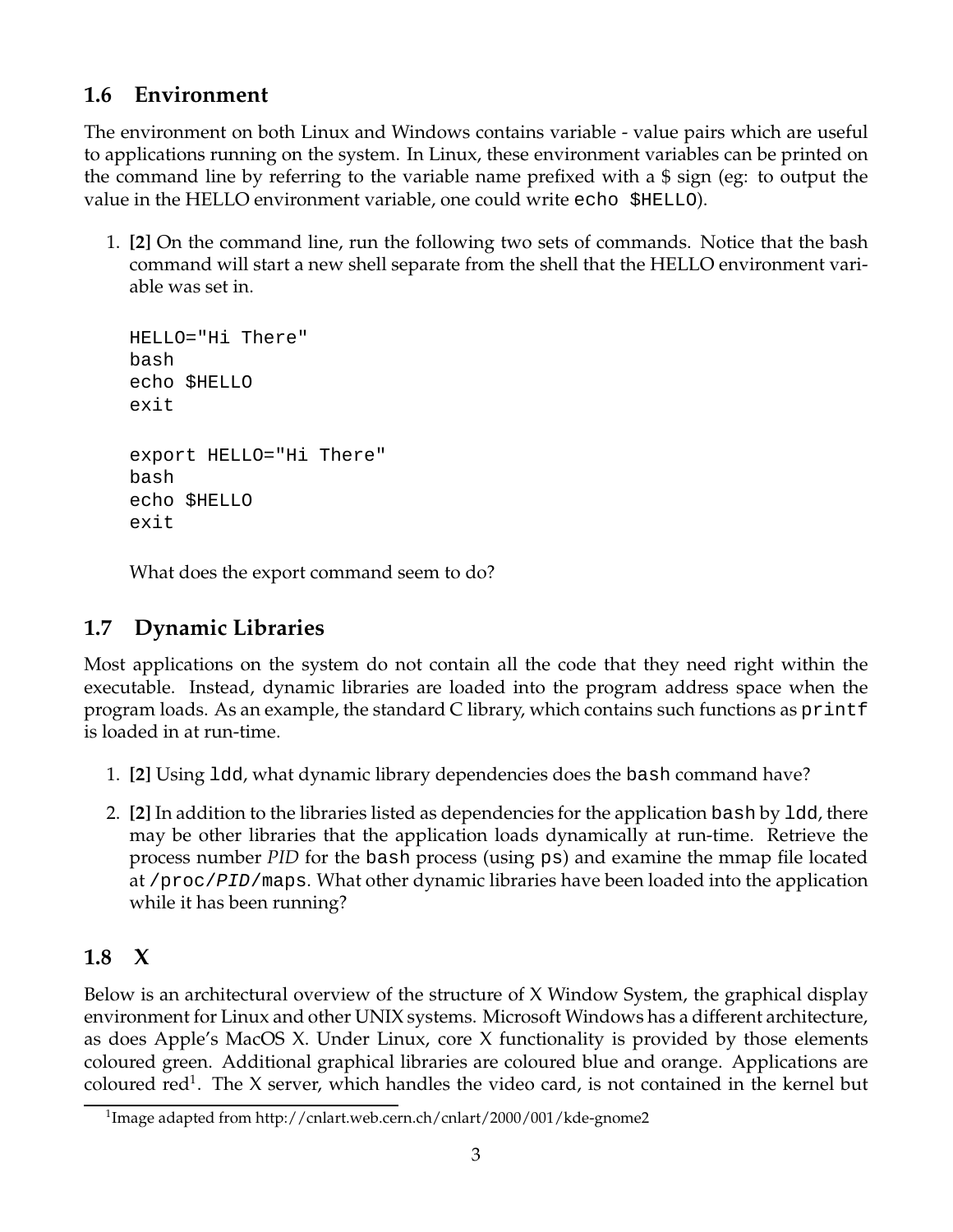instead runs as a separate process on the system. This is in stark contrast to Windows, where video processing is done within the kernel.



The X window system, which takes care of controlling the video hardware, is separate from the window manager, which arranges the behaviour and look of windows on the screen. Under Linux, there are two major desktop environments built on top of the X window system, KDE and Gnome. Each of these have their own associated libraries and functionality.

- 1. **[2]** By examining the dynamic dependencies of the xterm command, determine whether it is a KDE application, Gnome application, or X application which does not depend on either Gnome or KDE.
- 2. **[2]** Is metacity a Gnome application, a KDE application, or neither?

## **2 Part B**

This section is to be completed in your own time. Your Linux SCS computing account may be useful in solving some of the problems.

#### **2.1 Processes**

- 1. **[2]** What is the difference between the fork and exec function in a Unix environment?
- 2. **[2]** What is a Zombie process?
- 3. **[8]** Give an example C program which creates a zombie process. Note that BASH by default will collect and destroy zombie processes and so you will need to avoid bash destroying the zombie process during debugging. This can be done by delaying the parent exit (using sleep is one good way to do this).
- 4. **[4]** Perform the modifications to your program above to avoid creating a zombie process. List the new program.